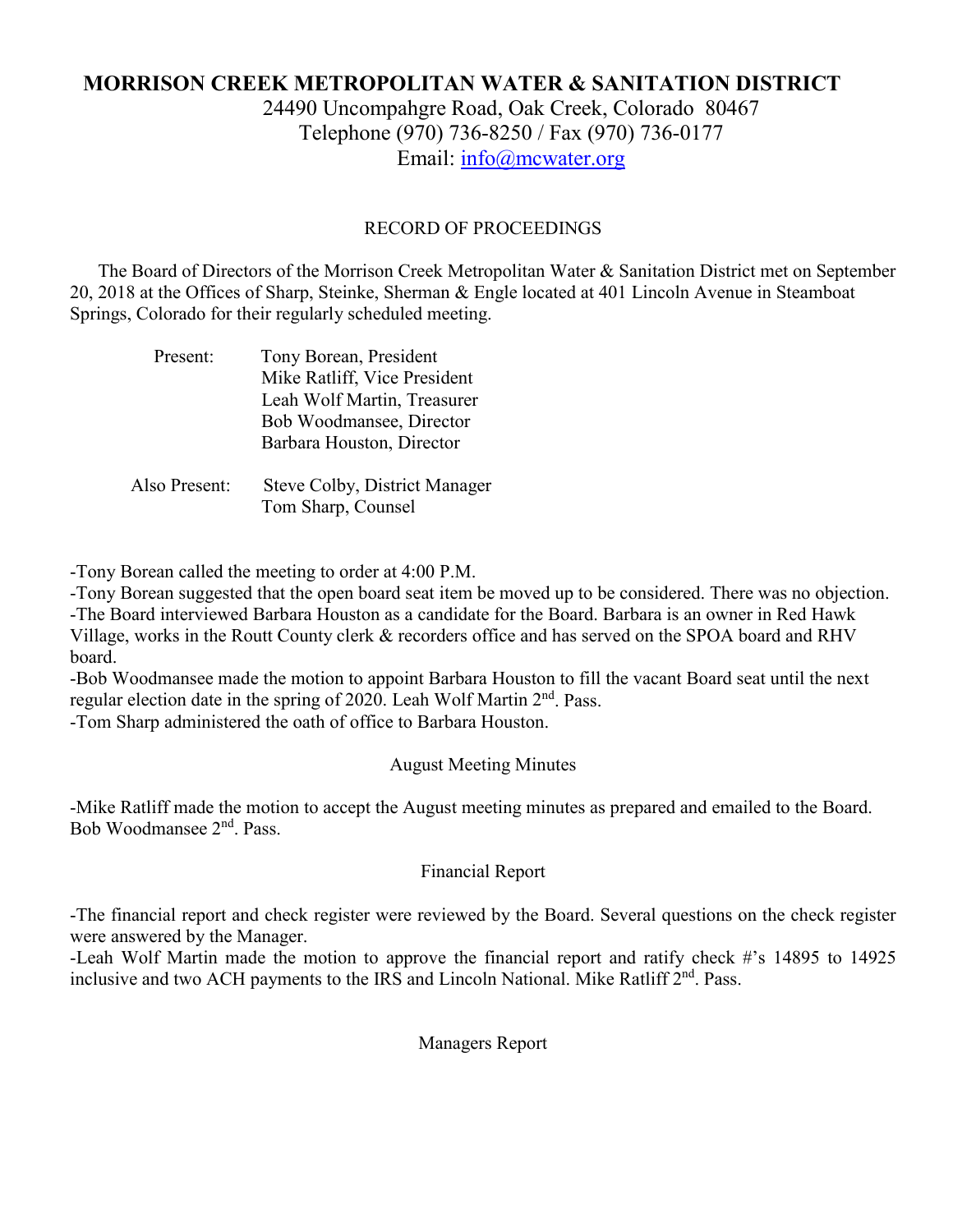-The manager reported on the results of the recent meter reading which was for use in the July & August period. The total metered water was 5,148,910 gallons. The well pumping records have a total of 5,914,994 gallons pumped. This is a 13% loss which is somewhat higher than average. Both totals are record highs. We had 3 accounts alone which accounted for 455,000 gallons of water. Several bills were in the thousands. We have already received all of our budgeted water use revenue for the year with 2 periods to go. We have had several requests for meter tests/replacement. The manager has ordered a new meter test device at the cost of \$1000.

-Most of our water meters and transmitters are 15 years old or more. The transmitters or ERTS are battery powered and near the end of the predicted life. They will need to be replaced in the near future. The manager wanted to open a discussion on how we may want to address this in a proactive manner. The District funded the original installation of the transmitters and reading program. Many of the meters in the

townhomes were already installed at the association expense which was done as part of the agreement which provided for the individual billing of the townhome units. Some of the plastic body meters were replaced with the installation of ERTS. There are more sophisticated systems now called fixed network which do not require mobile reads. Mike and Steve attended a presentation at the SDA conference on the Colorado Energy office program called Energy Performance Contracting which may have some advantages in replacement of our system. The manager will investigate further and report to the Board.

-We had several violations related to documenting water tank inspection in the recent CDPHE sanitary survey. We are required to provide public notice of the violation. We will accomplish this by door to door posting tomorrow.

-We still plan on doing the lining in Project I & II area this year. Layne is scheduled to be here this fall. They will also complete the punch list items on the 2016 project.

### Attorneys Report

-Mr. Sharp reported that the water court had signed the decree making the water rights on wells 2, 2R & 10 absolute. Diligence was granted on the conditional rights on well 5. This really good news and in conjunction with the final decrees on the augmentation plan is very timely in light of the recent actions on the Yampa River.

-We have filed for summary judgement on the Garrison Greek Ridge case. They missed the deadline for filing of diligence on their water rights.

### Old Business

-The vacant board seat has been resolved earlier.

#### New Business

-A draft proposed budget has been provided to the Board by the District Manager. We have received the preliminary TAV from the assessor's office and it is \$18,310,970 which is a slight increase over last year due to new construction. 2017 was not a revaluation year. Using a 3.1 CPI this results in \$340,947 in revenue using the TABOR calculation which is the more restrictive of the two property tax calculations (the other is the statutory 5.5% limit). We need to set the official Budget Adoption meeting to be noticed in the legal section of the Steamboat newspaper. We will discuss the Budget further at the October meeting. The budget needs to be adopted by the December 15<sup>th</sup> deadline to certify the mil levy.

-Mike Ratliff made the motion to set the budget adoption meeting to be the regular November 15<sup>th</sup> Board meeting. Bob Woodmansee 2<sup>nd</sup>. Pass